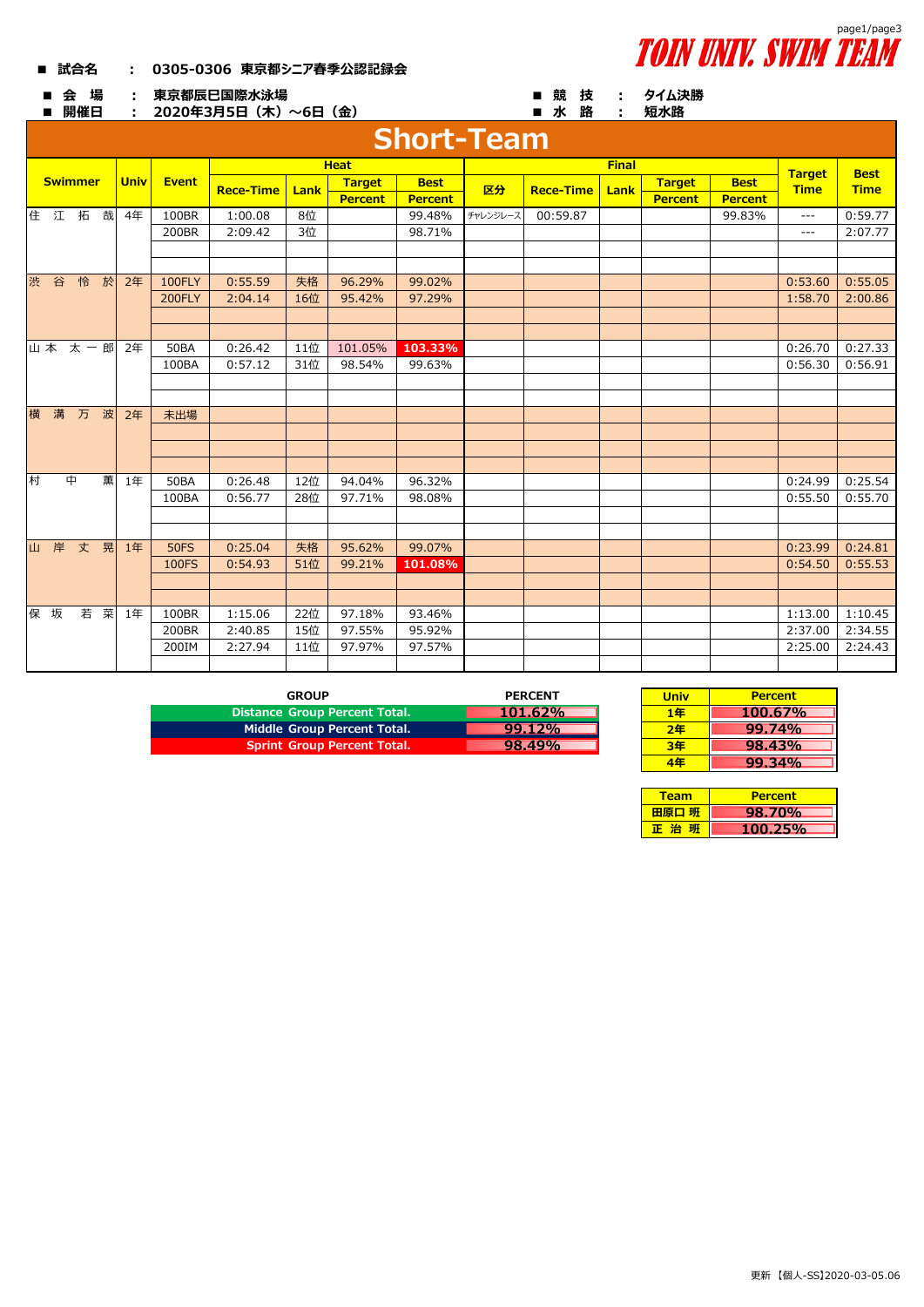## **■ 試合名 : 0305-0306 東京都シニア春季公認記録会**



**短水路**

**■ 会 場 : ■ 競 技 : 東京都辰巳国際水泳場**

■ 開催日 : 2020年3月5日(木)~6日(金) ■ 水 路 :

## **Middle short & Middle-Team**

|    | PHULL SHULL & PHULL<br><u>i cani</u> |    |    |    |               |         |     |                |                  |          |               |               |         |                  |         |               |             |             |             |
|----|--------------------------------------|----|----|----|---------------|---------|-----|----------------|------------------|----------|---------------|---------------|---------|------------------|---------|---------------|-------------|-------------|-------------|
|    |                                      |    |    |    |               |         |     | <b>Heat</b>    |                  |          |               | <b>Target</b> |         |                  |         |               |             |             |             |
|    | <b>Swimmer</b>                       |    |    |    | <b>Univ</b>   |         |     | Event          | <b>Rece-Time</b> | Lank     | <b>Target</b> | <b>Best</b>   | 区分      | <b>Rece-Time</b> | Lank    | <b>Target</b> | <b>Best</b> | <b>Time</b> | <b>Best</b> |
|    |                                      |    |    |    |               |         |     | <b>Percent</b> | Percent          |          |               |               | Percent | <b>Percent</b>   |         | <b>Time</b>   |             |             |             |
| 坂  |                                      | 本  | 陸  | 3年 | 200IM         | 2:10.20 | 25位 | 95.00%         | 95.79%           |          |               |               |         |                  | 2:04.00 | 2:04.94       |             |             |             |
|    |                                      |    |    |    | 400IM         | 4:29.84 | 8位  | 97.01%         | 97.54%           |          |               |               |         |                  | 4:22.00 | 4:23.36       |             |             |             |
|    |                                      |    |    |    |               |         |     |                |                  |          |               |               |         |                  |         |               |             |             |             |
|    |                                      |    |    |    |               |         |     |                |                  |          |               |               |         |                  |         |               |             |             |             |
| 滝  |                                      | 沢  | 健  | 3年 | 100BA         | 0:55.36 | 18位 | 100.02%        | 100.02%          |          |               |               |         |                  | 0:55.37 | 0:55.37       |             |             |             |
|    |                                      |    |    |    | 200BA         | 1:58.62 | 2位  | 99.16%         | 99.16%           | チャレンジレース | 01:58.05      |               | 99.64%  | 99.64%           | 1:57.63 | 1:57.63       |             |             |             |
|    |                                      |    |    |    |               |         |     |                |                  |          |               |               |         |                  |         |               |             |             |             |
|    |                                      |    |    |    |               |         |     |                |                  |          |               |               |         |                  |         |               |             |             |             |
| 鵜  | 飼                                    | 雪  | 菜  | 3年 | 200BA         | 2:14.91 | 3位  | 98.94%         | 99.10%           |          |               |               |         |                  | 2:13.50 | 2:13.71       |             |             |             |
|    |                                      |    |    |    | 200IM         | 棄権      |     |                |                  |          |               |               |         |                  |         |               |             |             |             |
|    |                                      |    |    |    |               |         |     |                |                  |          |               |               |         |                  |         |               |             |             |             |
|    |                                      |    |    |    |               |         |     |                |                  |          |               |               |         |                  |         |               |             |             |             |
|    | 水口                                   | 文那 |    | 3年 | 100FLY        | 1:02.53 | 15位 | 198.34%        | 99.16%           |          |               |               |         |                  | 2:39.00 | 1:02.01       |             |             |             |
|    |                                      |    |    |    | <b>200FLY</b> | 2:17.54 | 9位  | 96.97%         | 97.56%           |          |               |               |         |                  | 2:13.50 | 2:14.26       |             |             |             |
|    |                                      |    |    |    |               |         |     |                |                  |          |               |               |         |                  |         |               |             |             |             |
|    |                                      |    |    |    |               |         |     |                |                  |          |               |               |         |                  |         |               |             |             |             |
| 伊  | 藤                                    | 達  | 斗  | 2年 | 100FLY        | 0:56.15 | 26位 | 98.83%         | 99.64%           |          |               |               |         |                  | 0:55.50 | 0:55.95       |             |             |             |
|    |                                      |    |    |    | 200FLY        | 2:02.54 | 14位 | 97.46%         | 99.06%           |          |               |               |         |                  | 1:59.50 | 2:01.40       |             |             |             |
|    |                                      |    |    |    |               |         |     |                |                  |          |               |               |         |                  |         |               |             |             |             |
|    |                                      |    |    |    |               |         |     |                |                  |          |               |               |         |                  |         |               |             |             |             |
|    | 前 田                                  | 未  | 夢  | 2年 | 100FLY        | 1:03.16 | 17位 | 100.54%        | 101.39%          |          |               |               |         |                  | 1:03.50 | 1:04.05       |             |             |             |
|    |                                      |    |    |    | 200FLY        | 2:16.34 | 8位  | 100.12%        | 100.58%          |          |               |               |         |                  | 2:16.50 | 2:17.14       |             |             |             |
|    |                                      |    |    |    |               |         |     |                |                  |          |               |               |         |                  |         |               |             |             |             |
|    |                                      |    |    |    |               |         |     |                |                  |          |               |               |         |                  |         |               |             |             |             |
| 濱上 |                                      |    | 未祐 | 2年 | 100BR         | 1:12.50 | 16位 | 98.46%         | 100.07%          |          |               |               |         |                  | 1:11.40 | 1:12.55       |             |             |             |
|    |                                      |    |    |    | 200IM         | 2:20.32 | 6位  | 97.50%         | 98.15%           |          |               |               |         |                  | 2:16.90 | 2:17.77       |             |             |             |
|    |                                      |    |    |    |               |         |     |                |                  |          |               |               |         |                  |         |               |             |             |             |
|    |                                      |    |    |    |               |         |     |                |                  |          |               |               |         |                  |         |               |             |             |             |
|    | 小池                                   | 哲  | 平  | 2年 | 200IM         | 2:05.38 | 20位 | 98.15%         | 99.92%           |          |               |               |         |                  | 2:03.10 | 2:05.28       |             |             |             |
|    |                                      |    |    |    | 400IM         | 4:30.11 | 9位  | 97.26%         | 99.18%           |          |               |               |         |                  | 4:22.90 | 4:27.92       |             |             |             |
|    |                                      |    |    |    |               |         |     |                |                  |          |               |               |         |                  |         |               |             |             |             |
|    |                                      |    |    |    |               |         |     |                |                  |          |               |               |         |                  |         |               |             |             |             |